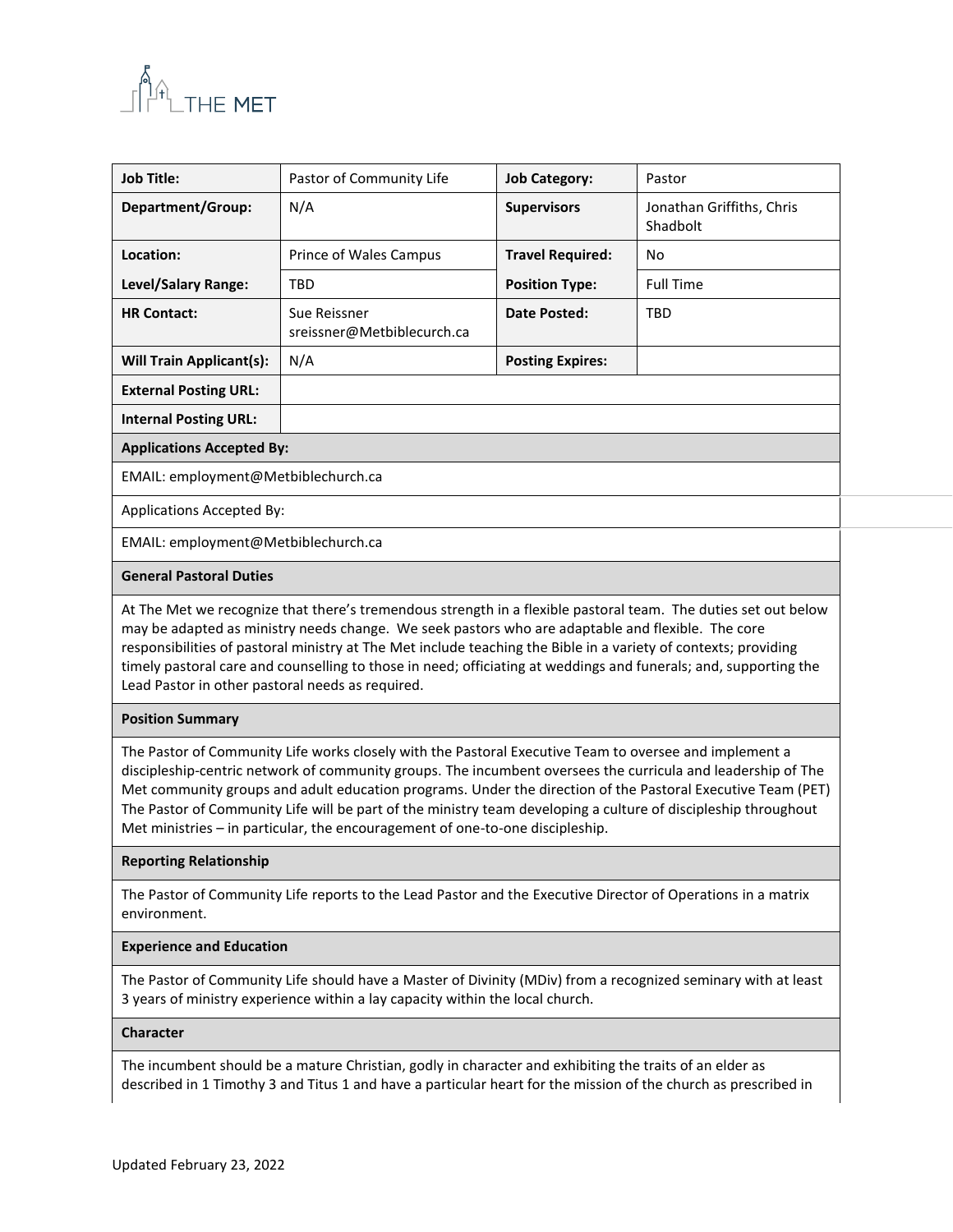the New Testament. The incumbent must be a member of The Met in good standing or willing to become a member in the immediate future.

#### **Leadership Core Values**

- Godly servant leadership and commitment to The Met mission is an essential ingredient of a healthy, effective Met ministry;
- The Word of God is the ultimate source of authority and its truth is essential for the transformation of lives, and therefore, clear, compelling and creative communication is essential; and,
- Life transformation only occurs in the context of biblical community.

#### **Relational Style**

Relates well to couples and individuals, is an active listener, sensitive to the matters being discussed, respects the information shared as per legal parameters, is a good team player that is aligned with The Met mission and is adaptable and aligned to the priorities of the Pastoral Executive Team.

## **Job Description**

#### **ROLE AND RESPONSIBILITIES**

The Pastor of Community Life works with the PET to foster an environment of strong community groups at The Met. He leads with a firm conviction of the value of a culture where one-to-one discipleship is key. The Community group ministry is to be a Word-centric, people-to-people ministry. This will be done through the following:

**Managing the Community Group Ministry:** The Pastor of Community Life oversees the teaching and training component of this ministry with staff assistance for the Community Group operations *(approximately 70% of time)*:

- Seeks out leaders, and others to join the journey of discipleship, who demonstrate a strong orientation to discipleship and then intentionally disciple them to be discipleship teachers;
- Develops or seeks out discipleship making material for The Met congregation, and adapt to different age / stage ministries;
- Develops vibrant and compelling training programs to identify, encourage, equip and engage Community Group leaders;
- Evaluates curriculum for Community Group leaders;
- Regularly visits all Community Groups, participates in the weekly Bible studies, and provides regular feedback to group leaders to help them grow in their teaching;
- Develops questions weekly for Community Groups based on the Sunday sermons that encourage discussion, promote spiritual growth, and encourage all to participate in the discussion;
- Develops innovative means to engaging the church-wide community to be regular, growing participants in the Community Group Program;
- Consistently seeks out success in this ministry and brings these principles to The Met; and,
- Shares our Community Group experience with other churches.

**Modelling and promoting one-to-one discipleship**: The Pastor of Community Life will model the practice of personal discipleship and encourage the congregation to a discipleship-oriented culture *(Approximately 20% of time)*:

• He will, at any given time, be intentionally discipling 2-4 members of the congregation, with the intention that they would become disciplers to others; and,